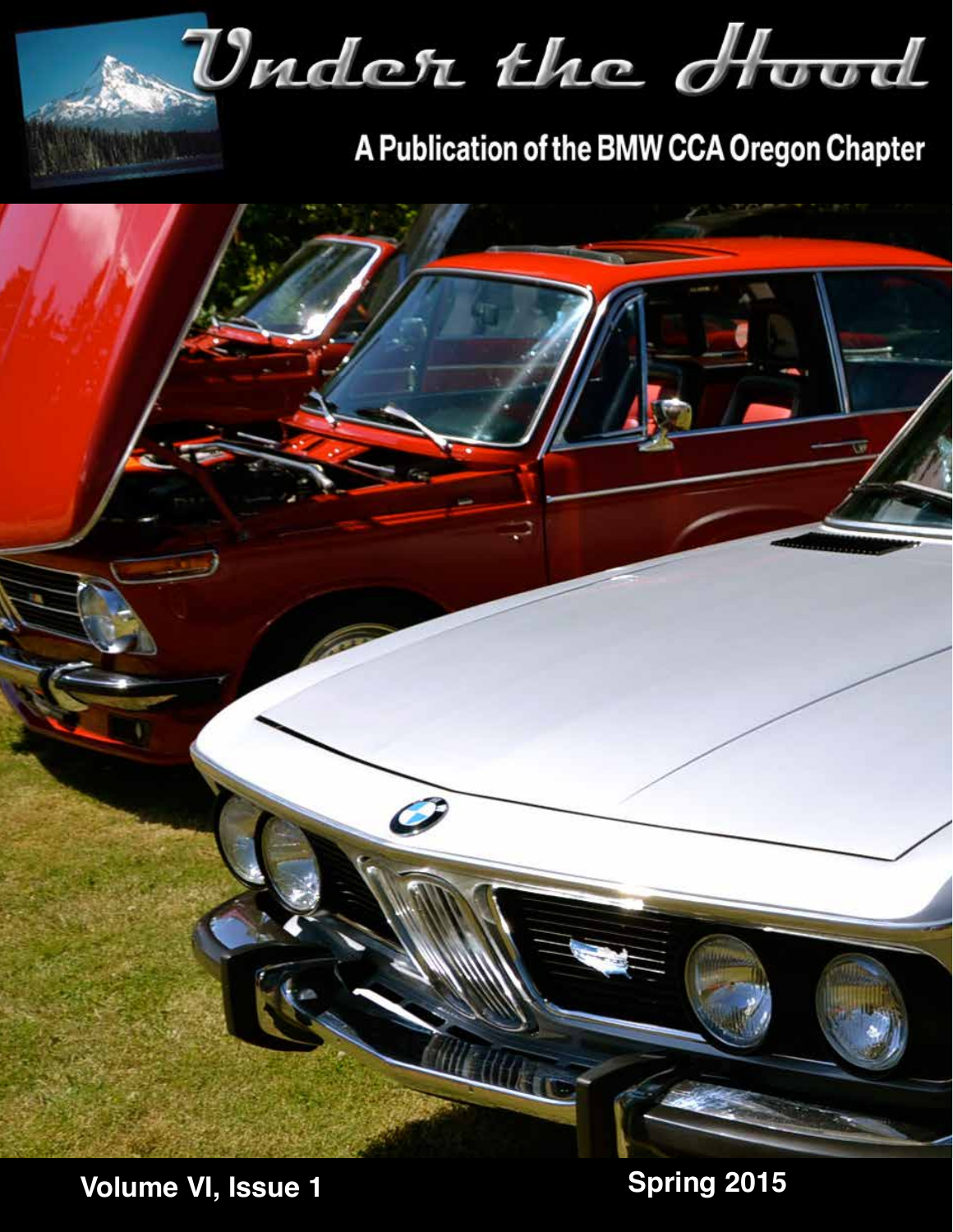Greetings fellow BMW Oregon CCA members.

Welcome to the first edition of the 2015 BMW CCA Oregon newsletter. I am delighted to be able to write this article as newly elected CCA Oregon chapter President, and to share with you what you can expect this year as a member.

Your newly elected and appointed Board of Directors has been busy building an events calendar that will provide you with plenty of op tions for driving tours, shop tours, meets, and social gatherings. We plan to expand our reach beyond Portland, and help organize events in Bend, Eugene, Salem and any where else the membership wants to get together for an impromptu car show, a driving tour, or just meet up and hang out with other BMW enthusiasts.

Some of us joined the club for the drives and events. Others for the great club discounts at dealerships, shops, and aftermar ket parts dealers. Some for the monthly national club magazine The Roundel, and the Oregon chapter's own quarterly Under the Hood newsletter. Regardless of the reason, I believe we really all joined because we can appreciate the joy of driving a BMW.

To fulfill the wishes and needs of over 800 members in our chapter, we need variety. That's for all of us. We need organization. That's why we have a Board of Directors. And we need input. That's where you come in. Communication and partnership will bring us all the type of club that we are looking for, regardless of your reason for being part of it. Let your board

know what you expect from the Oregon chapter, and we will work together to figure out how to make

**COVER PHOTO - Dan Hones,** Summer 2014 SIG Event at Peter's Hobby Shop

it happen.

Participate in a driving tour. We have one on April 25 to America's



Car Museum, at the LeMay in Tacoma. Or join us for the Wine Country Tour May 2. The World of Speed Museum tour May 23rd. Or at the Rose Cup Races on June 12th to the 14th. The Historics this July on the 10th through the 12th. Or meet up with us at our upcoming 6th Annual Motorfest in August. Don't forget Maryhill Loops Road tour. And an X-Car tour in October. We have quite a lot going on this year, and you can learn about it all as it develops on the club calendar here in our newsletter, or on-line at our web site at www.bmworegoncca.com.

Our past Board of Directors team has put us on the road to making this one of the most fun and active car clubs in the country. Bruce Feller, Anh Le Santayana, Carlos Santayana, Drew Lagravinese, and David Hows have set the bar rather high, and it is up to the new board to maintain their momentum. But fear not, your new board is committed to the development of our chapter and to the perpetuation of the Joy of Driving.

## **President's Message**  *Dan Hones, President*

President's Message

3

Member Musings

4

## **OPINIONS**

## **EVENTS**

Tour to LeMay 5 Northwest Wine Country Tour **6** World of Speed 7

## **NEWS**

| <b>Note From Dallas</b>         |    |
|---------------------------------|----|
| <b>New Members</b>              | 5  |
| <b>Election Results</b>         |    |
| <b>Club Car Spotlight</b>       | 8  |
| Social Media                    | 8  |
| <b>Annual Dinner</b>            | 9  |
| <b>Holiday Charity Donation</b> | 9  |
| <b>Hooked on Driving</b>        | 10 |
| <b>Track Night in America</b>   | 10 |
| <b>Kart Racing</b>              | 11 |
| <b>BMW Recognition Awards</b>   | 13 |
| <b>Bookmarks</b>                | 14 |
|                                 |    |





**CLUB WEBSITE: www.bmworegoncca.com**

## **BOARD OF DIRECTORS:**

**President**, Dan Hones clubpresident@bmworegoncca.com

**Vice President**, Buck Bailey vicepresident@bmworegoncca.com

**Secretary**, Nancy Piazzese clubsecretary@bmworegoncca.com

**Treasurer**, Trayson Harmon treasurer@bmworegoncca.com

**Communications Director**, Alex Casey communications@bmworegoncca.com

**Events Coordinator**, Brian Cone eventscoordinator@bmworegoncca.com

**Membership Chair**, Cory Piazzese membership@bmworegoncca.com

**Vintage SIG Coordinator**, Dave McIntyre vintagesig@bmworegoncca.com

**Member-at-Large**, Bruce Feller david@bmworegoncca.com

**Member-at-Large**, David Hows bruce@bmworegoncca.com

**Member-at-Large**, Drew Lagravinese drew@bmworegoncca.com

**Member-at-Large**, Mark Koepping mark@bmworegoncca.com

**Member-at-Large/Social Media**, Janette Teevan socialmedia@bmworegoncca.com

**Editor**, Scott Welch clubeditor@bmworegoncca.com



I look forward to meeting many more of you this year, to admire your cars, and to drive your roads. We are all part of the Oregon chapter of the BMW Car Club of America in Southwest Washington and Oregon. Let's get out there and drive it together.

## **Note From Dallas**  *Dan Hones*

*2015 BMW Chapter Congress Dallas, Texas March 2015*

Howdy all y'all, and a big lone-star yee haw from an unusually rainy Dallas Texas. Oregon Chapter Vice President Buck Bailey and I had the very good fortune to be invited to attend the BMW National Chapter Congress, a major gathering of BMW loving representatives from all of the national club's 67 regional chapters. That's a lot of BMW enthusiasts. Just Sayin'…

The Congress is a gathering of club leadership and volunteers from most all US based regions, including Hawaii and Puerto Rico. Even Oregon. The intent of the Congress is to craft the future of



the club, design opportunities for member satisfaction, and to promote the Joy of Driving.

*Continued Page 5*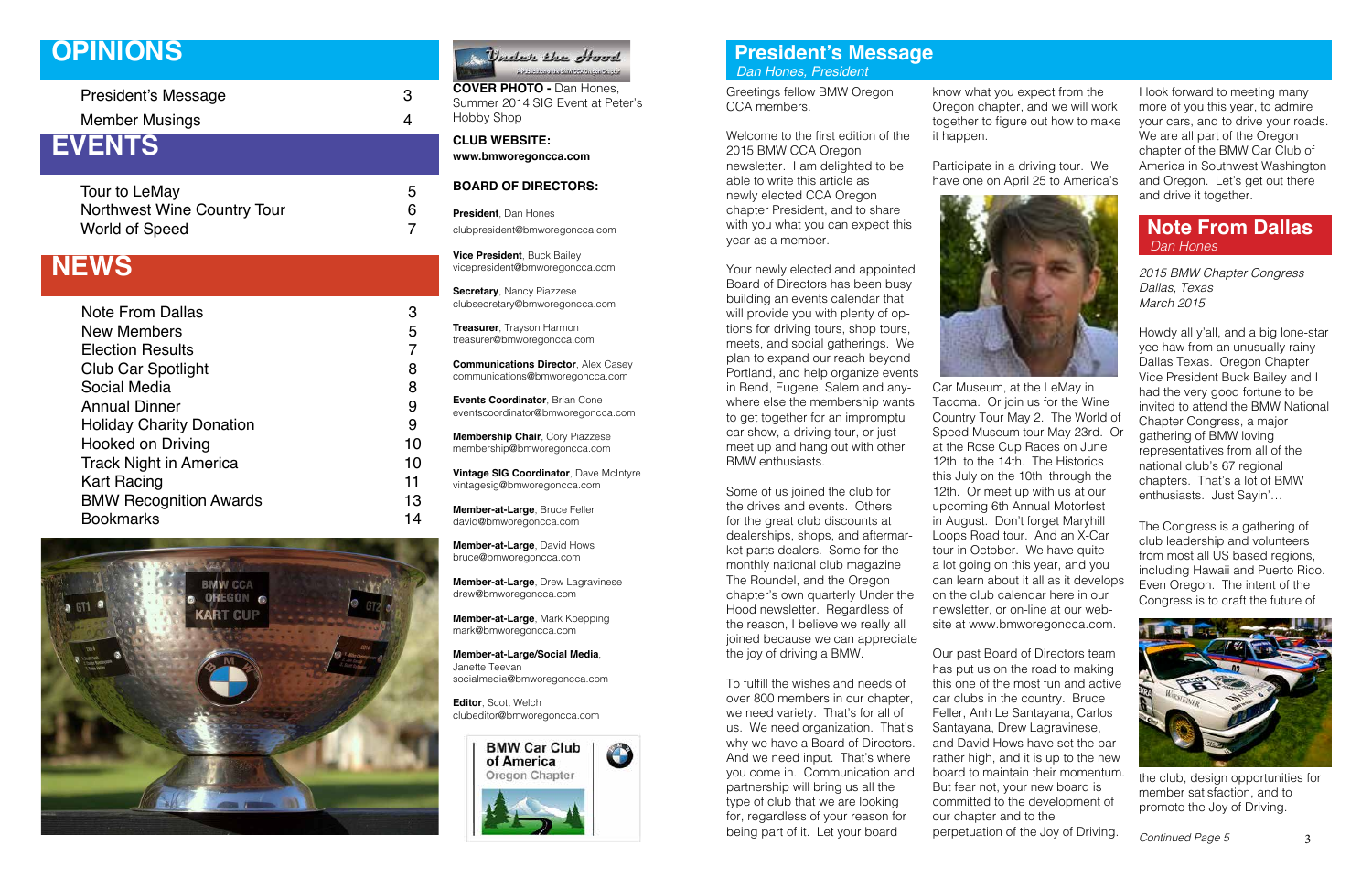## **Tour to LeMay - America's Car Museum**  *Drew Lagravinese*

 **New and Returning Members**

 $\frac{4}{2}$  DIEIII JOI GAI  $\frac{1}{2}$  DIEIII JOI GAI  $\frac{1}{2}$  5 Larry Eckman Pat Edwards Evan Gross David Hows Brent Jordan



As some of you know, and many of you don't know, I have served as the Club Secretary for the past two years. The main function of the Secretary is to take notes at the monthly Board meetings, transcribe those notes and then pass them on to each of the Board members. I was also responsible for obtaining the insurance for the Club events and archiving the insurance certificates and release and waiver forms that you all sign when you go on a driving tour.

## Eldon H. Maurer Anthony Nguyen Kevin Peterson

Robert Ringland

## **Member Musings**  *Drew Lagravinese, Member-at-Large*

So what, you say. And I agree. But you see, my job was not just as a Secretary, but as a voting Board member. Every month, the Board gets together to discuss Club business. What tours should we plan? (Coast Tour, Fall Foliage, Covered Bridge, WAAAM, LeMay, Astoria Maritime Museum, etc.) Who should lead those tours (Thank you Tom, Bruce, Drew, Cory, Brian, and others). How long should the tours be? What events should we sponsor (Think about: Historics, Motorfest, Maryhill Loops, Anniversary Dinner, Kart Racing, DIY).

What about the monthly General Meeting? Where should we go? (Ron Tonkin Gran Tuisimo, Freeman Motor, Sidedraught City, Palatov Motor Sports, etc.) Who plans the meeting? (Thank you Board members) What food can we get our host to provide? How do we convince a local auto shop to sponsor a DIY so our members can fix their own cars and get expert advice from a shop that stood to make absolutely nothing on the deal except to garner the good will of our member? To say nothing of the members who contributed to

the Driving Tour Guidelines project (two years in the making!)

Each and every one of these events and projects that we have put on have taken time, effort, dedication and again, more time. I for one would like to thank every Board member that has served this past two year term and the ones who served prior to that, for without them, there would be no Oregon Chapter of the BMW CCA, there would be no driving events, there would be no driving tours, there would be no general meetings, there would be no DIYs.

Without their dedication, talent, time and effort, the Chapter would be a shell of its present shelf. We went from having no money in the bank and wondering how we were going to fund our operations, to being comfortable enough to donate to charity and getting a live band for Motorfest. We went from a few driving tours to all of the events noted above. This is quite an accomplishment for a group of volunteers in a short period of time.

So yes, I am tooting our own horn. But…….we are but a small group of members who have planned these meetings and events. You enjoy going to these clubs events? Maybe yes and maybe no. Are they too far away (We have been accused of being Portlandcentric and I cannot argue with that.) You don't like the events that we put on? You have better ideas for events? Well, the answer is simple my friends. Get involved.

You know the old saying? "If you don't vote, you can't complain

about the administration, laws, etc.". Well, the same applies here. Come to the Board Meetings (Thank you Janette for helping with Facebook and Instagram accounts!) Come to the general meetings. Write an article for the



your neck of the woods (Eastern Oregon, Southern Oregon come to mind) Join the Board as a voting member (President, Vice President, Secretary, Treasurer, and Communications) or as a nonvoting Member at Large.

You don't even have to join the Board, just come to the meetings to see how you can help. Know a good repair shop in your area? See if they will host us for a few hours one night. We can help you plan the meeting if need be. Know a great driving route with twisties and good scenery and a wonderful restaurant or picnic area at the end? Then plan a driving tour with the help of our new driving tour guidelines.

You don't need to reinvent the wheel, if you will pardon the pun. There are experienced people out there to help. All you need is an idea and a willingness to run with it

On Saturday, April 25, 2015, the BMW CCA, Oregon Chapter will be heading north to Tacoma, WA to tour LeMay – America's Car Museum. We will meet in the Jubitz Cascade Grill parking lot for an 8:30 AM drivers meeting and then head north on I-5, making one stop in Napavine for a rest stop and gas. We expect to be at the museum at 11:30 AM, where we will be given complimentary parking on the Show Field. Admission to the museum is \$10.50 if we have 10 or more people on the tour and \$14.00 otherwise. Once at the museum, you are on your own to explore the wonderful history of automobiles that are on display.

LeMay – America's Car Museum (ACM) spotlights America's love affair with the automobile. Featuring a nine-acre campus, with a four-story museum as the centerpiece – ACM is one of the world's largest auto museums and features autos from 1906 – 1994.



## AMERICA'S CAR MUSEUM®

ACM is designed to preserve history and celebrate the world's automotive culture. The spacious

facility houses up to 350 cars, trucks and motorcycles from private owners, corporations, and the LeMay collection, which amassed a Guinness Book record of more than 3,500 vehicles in the

mid-'90s.

The featured automobile for this tour is the Ford F-150 truck. The Truck That Grew Up with America highlights the versatility of the Ford F-Series over the years featuring work trucks, hot rods, luxury and off-road vehicles, like a custom 1956 F-100 in brilliant orange and a 2000 Ford F-150 SVT Lightning, a factory-built, supercharged sport truck with a top speed of 140 mph.

"Everybody remembers their first car, family driving vacations, a sports car they fell in love with as a teenager," says ACM CEO David Madeira. "Personal experiences with cars are at the heart of the American experience, and we're going to showcase more than

*Continued Page 12*

a century of automotive lifestyle and history as well as the future of transportation."

Please join us as we tour the ACM this April. Registration will be opening soon.

## **Note From Dallas**  *Continued*

Topics of discussion during many round table discussions included how to develop activities and benefits to retain club membership; how to create demand for women and younger member attractions; and how do we deliver a positive value exchange to our members. The success of our club is really a two way street, we need mutual support.

I was very much encouraged by the heart-felt dedication to the BMW CCA by the attendees of the Chapter Congress. There is a genuine desire to perpetuate a positive, active club vibe to the membership. Offering behindthe-wheel events and car shows. Through tech sessions. And of course the spontaneous meet-up at your local haunt. From Baltimore, Maryland to Newberg, Oregon, we all have the same passion for the BMW marque.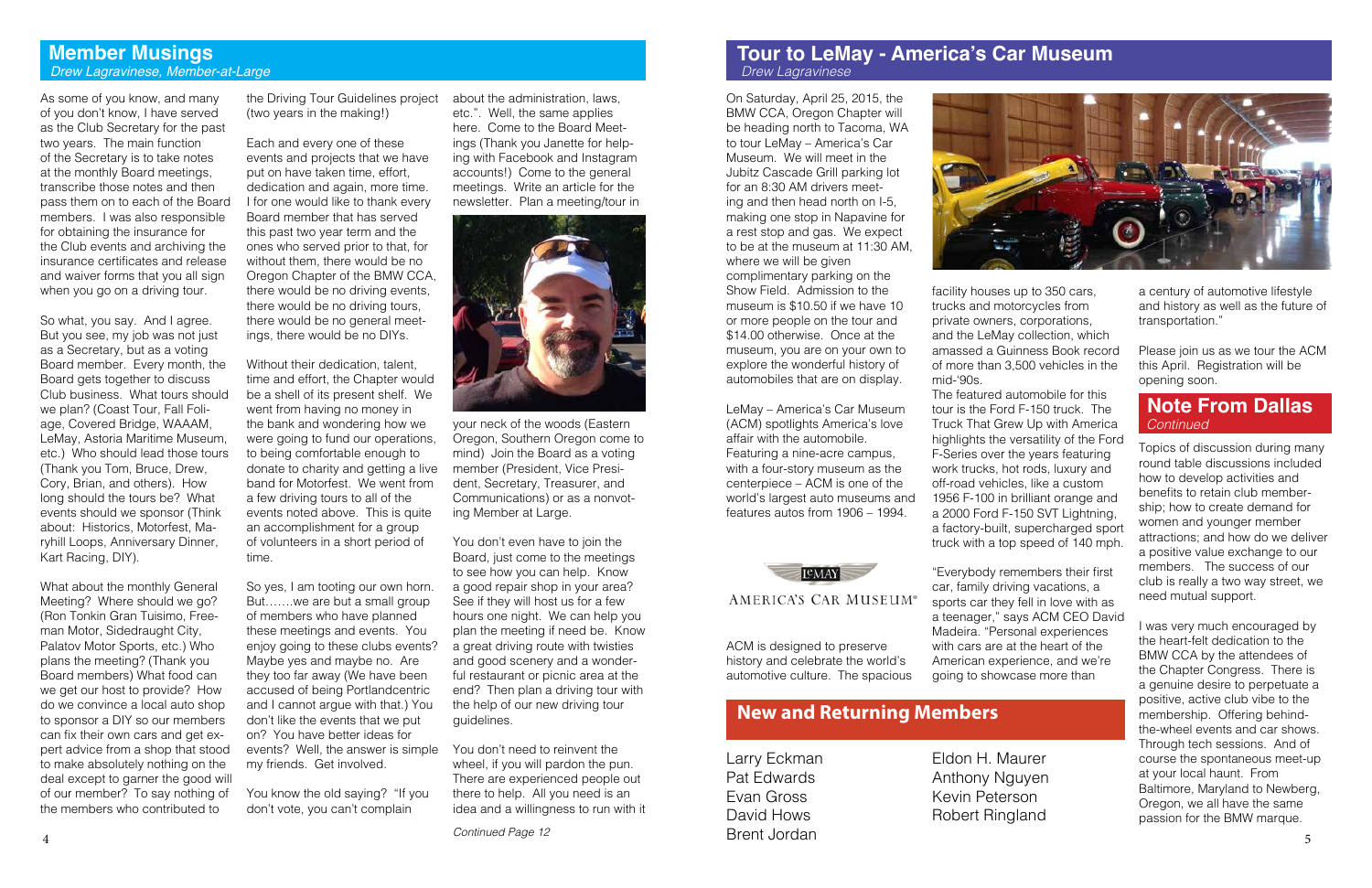## **Northwest Wine Country Tour**  *Buck Bailey*

The North Willamette Valley is home to beautiful farms, estate wineries, quaint towns, curvy roads, and of course some of the best wines in the world. We've planned a progressive wine tasting tour along an amazing route you'll be sure to enjoy.

This tour is a multi-stop, self guided adventure. The idea is to set your own pace and run with impromptu small groups or go solo. The route map shows a recommended route and stops, plus shortcuts and "longcuts", all with mileage and suggested "time windows" at each stop. All our winery stops will offer an "express flight" in addition to their regular tasting flights. You may share a flight, each person can pay separately, and tasting is of course optional. Just be sure to tell them you're with the BMW group. Each of our host wineries will offer special day-of-event discounts for wine purchases.



### **Tour Start**

The tour starts at Raptor Ridge Winery at 11 a.m. Situated on the flanks of Chehalem Mountain, Raptor Ridge offers long range views of Mt. Hood, Adams, and St. Helens. The open-air tasting room features an expansive terrace looking out on rolling

hillside estate vineyards and old growth forests. Maps will be available and the route and options explained in more detail.

#### **To Dundee**

Whenever you're ready, leave Raptor Ridge and ascend Chehalem Mountain for a fun jaunt along its twisty roads. Enjoy breathtaking views to and from Bald Peak State Scenic Area. Twist your way down the mountain through historic



Newberg to Dundee for our second stop.

Panther Creek is one of Oregon's most well-known and highly acclaimed brands featuring tastings of Pinot Noir, Chardonnay, Syrah, Cabernet, Merlot, Sangiovese and Viognier.

After Panther Creek, roll into central Dundee to the Red Hills Market. This charming general store features gifts and wines as well as fresh sandwiches, coffees, meats, and cheeses.

#### **To Carlton**

Next head up into the Red Hills for some roller-coaster inspired fun, then descend into the Chehalem Valley for a fun country run featuring picturesque scenery, gentle sweepers and smooth blacktop. You'll traverse Laughlin Road, passing some of the regions most regarded and awarded wineries.

Quickly becoming the center of North-Willamette wine country, Carlton is a former farming and logging town enjoying a renaissance. Sample award-winning Pinot Noirs at Carlton Cellars and delightfully refreshing sparkling wines at the Kramer Tasting Room. You'll also want to stroll the old main street lined with specialty shops and eateries. Mothers' Day is next Sunday, and gift shopping opportunities abound.

## **World of Speed**  *Scott Welch*

#### **To McMinnville**

Next it's an easy country drive to McMinnville, consistently voted one of the best small towns in America. For your final tasting, sample a luscious flight of big bold reds at Terra Vina. These amazing, sumptuous wines are like liquid red velvet. There are more shopping opportunities for Mom along picture-perfect historic 3rd street.

After a busy day you're sure to have an appetite for a fabulous dinner in McMinnville. A unique and sumptuous dining experience awaits our group at the Gem / LaRambla restaurants. They will maintain a large table for us from 6-10pm, so that you may come in and join the table at any time. If you'd like to extend your stay, McMinnville offers some charming overnight options.

Enjoy as much or as little of this progressive tour as you'd like. Join us for a day of driving amazing roads, enjoying fabulous tastes, and celebrating with friends!

## **Northwest Wine Country Tour** *Continued*

## **Election Results**

Congratulations to our recently elected board members:

**President** - Dan Hones **Vice President** - Buck Bailey **Secretary** - Nancy Piazzese **Treasurer** - Trayson Harmon **Communication Director** - Alex Casey

These club officers may serve a two-year term and are a critical part of the team that manages and operates your BMW CCA Chapter. Thanks to all members who voted.

*Continued Page 7*

Oregonians no longer need to go to North to LeMay or South to the Peterson to see a world-class automobile museum.

On May 23 at 11am BMW CCA Oregon members will be among the first to experience World of Speed, the new local mecca of motorsports.

Located in Wilsonville, Oregon and scheduled to open in late April, World of Speed is a new kind of educational experiential motorsports exposition using historic racecars and motorcycles to tell the story of America's love affair with the automobile and leadership role in world motorsports. It encompasses many aspects of motorsports including drag racing and road racing, land speed racing, motorcycle racing, as well as open wheel and NASCAR.

Through interactive exhibits and hands-on activities, World of Speed offers visitors a behindthe-scenes view of the world of racing. Programming and activities will expose young people to





the opportunities available in the auto industry, and to help educate them to enter the workforce or advance to specialized education. For example, Ford Motor Company recently donated a Mustang to World of Speed that will be reconfigured into a hands-on display to showcase how a car is constructed, what materials are used and how materials are recycled. A real Indy car, NASCAR stock car, and vintage Lotus will function as simulators for fans of

all ages.



More information about parking and registration will be posted at the club websiite.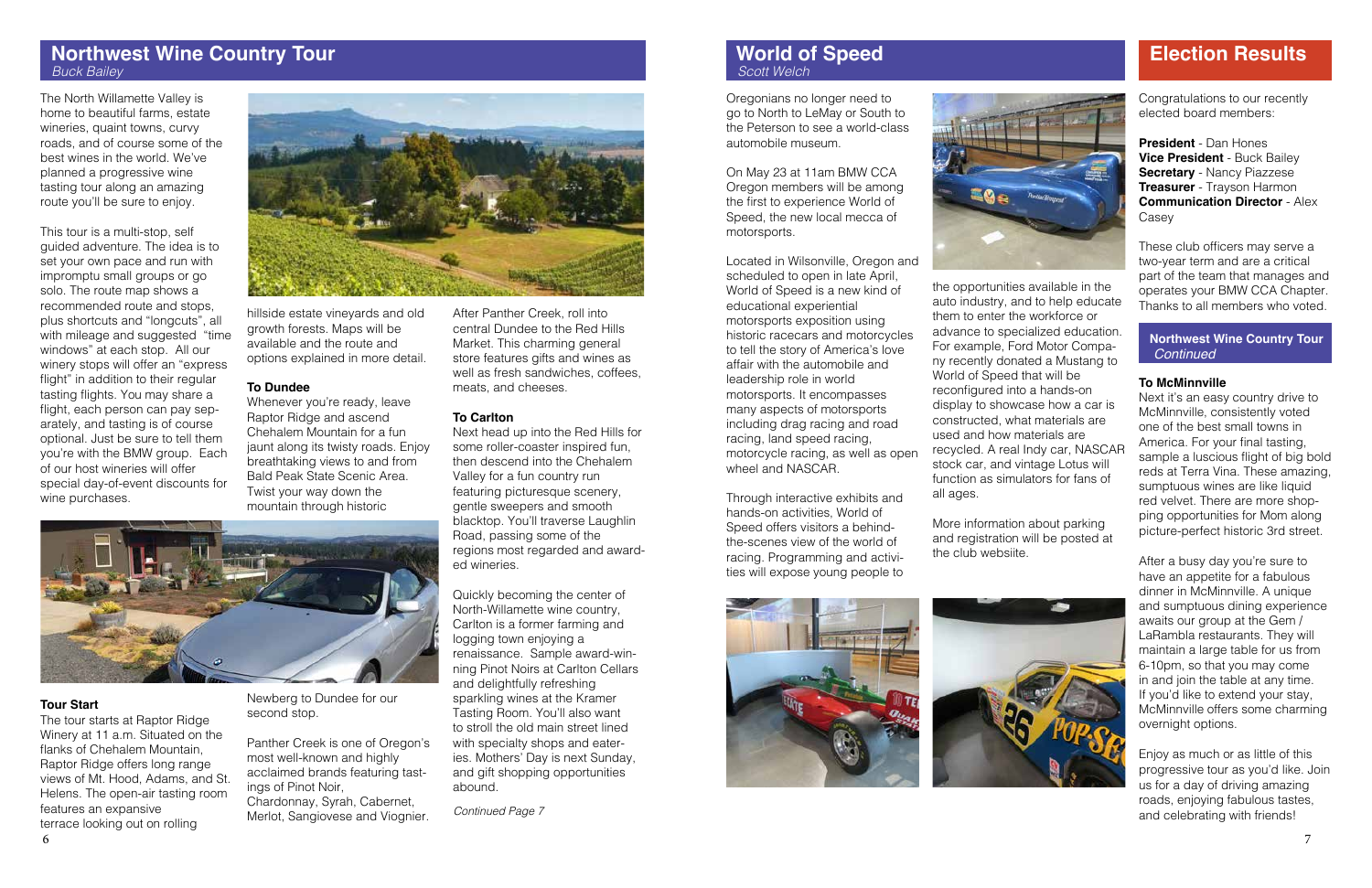## **Annual Dinner**

Thanks to the generosity of our club, we were able to donate 150 pounds of food, toiletries, and laundry supplies to a local family shelter.



Your Board of Directors approved a donation of \$200, to be used for a donation to charity and on a unseasonably warm winters day, your Secretary and Party A (Party A is Satch Carlson's name for his spouse, for those of you who read his Roundel columns.) wandered out in the E91 Touring (a fancy name for a station wagon, for those of you who do not know what a Touring is) to see what we could buy for \$200. I wanted to go to Wal-Mart. Party A suggested Grocery Outlet and Dollar Store. Much better selections!

8 9 Greenburg Rd in Tigard, OR. This A few days later I delivered to items, totaling 10 fully stuffed shopping bags to the Good Neighbor Center, located on

At Grocery Outlet, we were able to by about \$100 worth of canned goods, toiletries and cleaning supplies. Then off to Dollar Store where we bought exactly 100 items totaling……….wait for it……..\$100! Again, we bought canned goods, toiletries, laundry supplies and to round out the \$100, eight stuffed teddy bears.

is a 36 bed facility serving up to 9 families at a time. There is space so that each family has a private room where they can live for up to six weeks and where families are provided three meals a day.

Suffice it to say, they were extremely grateful for our donation and for thinking of them during this holiday season. As an aside, I was told that one of the more needed items was sanitizing wipes. Believe it or not, they go through three large containers of them A DAY! If you are looking to make a charitable donation before the end of the year (or any time during the year), please keep this shelter in mind as they can always use your donations.

Because of this donation to the Good Neighbor Center, the local chapter is now eligible to receive



supporting and empowering families

matching funds from the national organization. This program is open to BMW CCA chapters in good standing. It offers cash awards to recognize chapters that conduct public service and charitable fund raising activities and community or public service involvement projects in support of their communities and those in need.

## **Holiday Donation**

# *Drew Lagravinese*

Over 60 club members and guests celebrated our chapter's fifth year on Februrary 21 in style surrounded by incredible art, the Jazz trio of Michael Raynor, exquisite food by Chef Robert Thompson, and the fabulous wine from Cerulean Winery.

Guest speaker and Host of Discovery Channel's all new series HIGHWAY TO SELL, Dennis Pittsenbargar, joined the party and shared some stories that illustrated the passion for vehicles and drivng that we all share.

The club commemorated our fifth anniversary by donating \$300 to Northwest Family Services.







**Specs:**

#### **1983 320is**

**Production Dates:** 8/1980 - 12/1982 **Units Produced:** Approx. 2,500 **BHP:** 101

**320is Package:** Front air dam, 5.5×13" special cross spoke light alloy rims, sports suspension with increased diameter front stabilizer bar and the additioon of a rear stabilizer bar, limited slip differential, sunroof, Recaro sport seats, leather steeringe wheel and shift knob, fog lights, AM/FM Casette deck

I've been in love with Paul Bracq inspired BMW's since the first time I saw a 635csi as a kid in the late '70's. This feeling was confirmed the first time I rode in a friends 320is in high school. The speed, the handling, the shark nose.

25 years later I finally found a pristine 320is that had traveled the equivalent of almost 10 times around the globe (233,000 miles). The analog experience of driving the car always puts a grin on your face. No power sterring, no power brakes, none of the speed I remebered as a kid. Incredibly, that just makes it better, the performance of the car is truly dependent on the skill of the driver.

Challenges have included sourcing parts (sunroof gears,



5-speed transmission) and several tow truck calls. Improvements include restored Recaros, DynaMat lining, rebuilt transmission, valve cover gasket, electric cooling fan, radiator, starter, and sunroof assembly.

Five minuted behind the wheel and it's all worth it.

*Editors Note: Club Car Spotlight is a new column featuring club member cars. To be considered, please email: clubeditor@bmworegoncca.com.*



Best price guarantee - No sales tax



## **Club Car Spotlight - 1983 320is**  *Scott Welch*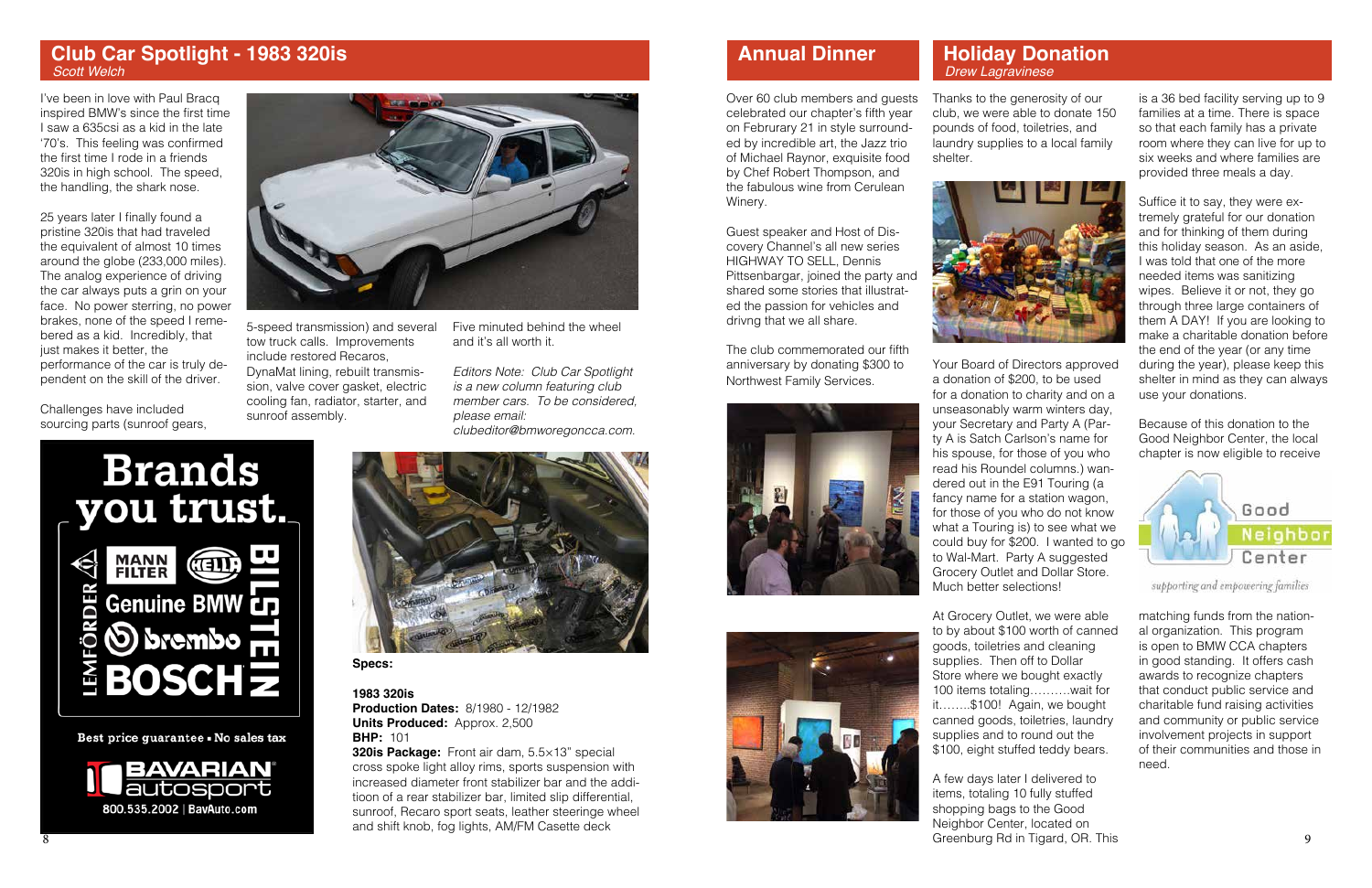

## **Kart Racing Results**

Carlos Santayana and Mike Christopherson were the champions of the second season of the BMW Oregon CCA Kart Racing Series.

We had another great season of spirited racing at Sykart Racing Center over the winter from November 2014 through March 2015.. Congratulations to this year's winners!

**GT1 Carlos Santayana Scott Huck Bruce Feller**

**GT2 Mike Christopherson Dan Hones Jon Garcia**

Thanks to all who came out and participated this year. It is a very fun way to spend the winter months and stay involved with friends from the club. We hope

more members will join us next

year.



See full results on the Kart Racing Series page on the club web-

## **Hooked On Driving Season Begins** *Scott Welch*

Tired of the winter weather? Ready to get the car out of the garage? Need to sharpen your driving skills?

Now is your chance as the 2015 Hooked on Driving season begins this month with an exciting event at The Ridge Motorsports Park on April 10. For those of you who have driven here in the past, the track has been newly repaved and improved over the break. Griots Garage will be on hand to provide track detailing for your track car.

Hooked on Driving events allow drivers of all abilities to get individual coaching, improve their driving skills, learn car control, and gain confidence to react to emergency situations. Each event includes a classroom session where participants disucss basic driving principles such as braking

points, weight transfers, cornering, contact points, and more. They also disucss the preferred line around the track and explain flag stations and track etiquette.

Instructors are then paired up with drivers to take the training on to



the track and certify drivers to go solo in following sessions. Each

day consists of 5-20 minute driving

sessions.

The quality of HOD instuctors really sets their program apart. All of the instructors have years of experience and are truly dedicated to sharing their knowledge and skill. It is amazing what one can learn in a 20 minute session.

All you need to participate is a vehicle in good running order (tires, brakes in good order), SNELL approved helmet, and valid driving license. Track insurance is also availabe through several national vendors.

Check out the Hooked on Driving website (www.hookedondriving. com ) for more information and to regsiter for events.

#### **2015 Event Schedule:**

**April 10, May 7, June 11-12, July 31-August 1, September 26-27** - The Ridge Motorsports Park (near Olympia, WA)



**April 19, May 31, August 23, October 11** - Oregon Raceway Park

**May 21, June 25, July 16, September 3** - Portland International Raceway

## **Track Night in America**

With an eye on bringing car enthusiasts to the race track to drive, shine and show, meet with car

Track Night in America driven by Tire Rack opens up 20 tracks across the county once a month, on weeknights, beginning in April.

clubs or just hang out, the SCCA's Track Night in America will run

"Track Night in America is, simply, about fun with cars," Heyward Wagner, SCCA Director of Experiential Programs, said. "Traditional road courses have always been a bit of a secret society. This program is all about removing the mystery, eliminating hurdles and opening the doors so everyone can come play. Whether you're a driver, friend or just hanging out,

there is an experience for you at

Track Night.

once a month at the designated tracks, with the schedule typically beginning at 4 p.m. Participants will get three 20-minute sessions for a \$150 entry fee. Paced laps will be open and free to all attend-

ees each Track Night.

Track Night in America driven by Tire Rack is open to the general public over the age of 18, with a

valid driver's license.

The fastest way to get on track, Track Night in America is split into three experiences based upon

## **Track Night in America** *Continued*

a driver's comfort and skill level. Rookies will get extra attention from the gate through their

on-track sessions in the Novice Experience, ranging from help removing loose items in the car (like floor mats and unsecured tire jacks) to coaching and follow the leader paced laps during their sessions.

Intermediate and Advanced participants can skip much of the pre-track minutiae by going online



in advance to fill out tech sheets and complete a drivers' meeting that reviews Track Night basics. Those participants will also have access to top-flight SCCA instructors and event staff for additional on-site questions and help.



The launch of Track Night in America driven by Tire Rack is supported by the FIA Sport Grant Programme and Grassroots Motorsports. Each Track Night participant will receive a complimentary six-month subscription to Grassroots Motorsports magazine.

### **Oregon Events:**

**Portland International Raceway: May 15, June 12, July 3, August 21**

More info at www.tracknightinamerica.com

site. We also introduced our new perpetual trophy, the Kart Cup. It has last year's winners included already and will soon have this year's winners added.



*Top left, Carlos Santayana, Bruce Feller; Bottom left, John Garcia, Mike Christopherson, Dan Hones; Above, getting ready for a Heat*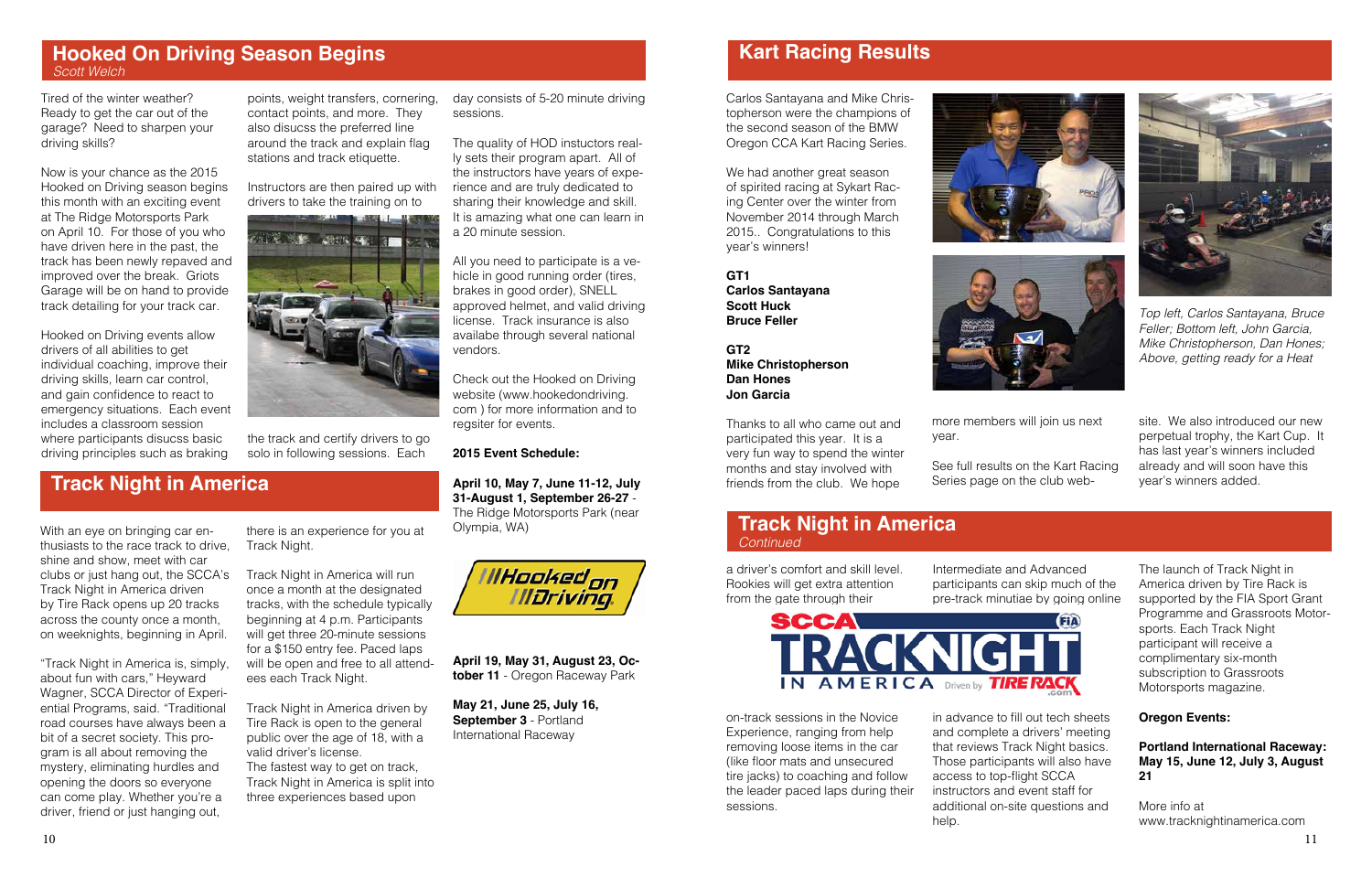

## **Member Musings**  *Continued*

(and approval from the Board!)

See…all it takes is time, effort, dedication, and a willingness to get involved. Thank you past and



present Board members and all of the members who have helped bring this club to level it is now. We have all done a great job and we should be proud. I for one hope to stay on the Board as a Member at Large.

Don't you want to get involved too?

*Editors Note: Member Musings is a new column for member submitted content and opinion. To be considered, please submit your copy and images by 3/1, 6/1, 9/1, or 11/15.*

## **BMW Recognition Awards**



# *BMW CCA*

Throughout the history of the BMW CCA, outstanding individuals, chapters and businesses have supported The Club in many ways. It is appropriate that this passion, enthusiasm and commitment to The Club be recognized. The BMW CCA recognizes and honors individual club members for outstanding achievements and exceptional dedication. Within the structure of the Club, some Chapters go far beyond BMW CCA Minimum Standards. A Chapter that consistently exceeds expectations may be recognized for that achievement. The Club also recognizes and honors members of Industry whose contributions to the Club and its members go far above and beyond normal business practices.

#### **1. Nominating an Individual, Chapter or Business for a Recognition Award**

The nominator may be any BMW CCA member or Chapter in good standing, or any member of the National Office staff. Nominations will be completed on the official nominating form and must be submitted to the RPC by the date indicated on the form. If the award is to be given at the Regional level,



**Oregon Chapter** 

apparel. You can access "Club

Have you seen our new logo? Check out our

online store for the latest selection of club

Gear" from our main site or use http://bit.ly/ClubGear

or selected from among regional winners, the Regional Vice President may be asked to assist in the review of nominees from that region to ensure full compliance of the nominee.

### **2. Eligibility for a Recognition Award**

A nominated individual or chapter must have been in good standing and full compliance for the entire nomination period. The nominee may not be in current litigation with BMW CCA, BMW CCA Foundation, BMW NA or BMW AG. The nominee may not currently owe on any invoice to the BMW CCA, BMW CCA Foundation, BMW NA or BMW AG.

Current National Board members, National office paid staff, and current National Committee Members are NOT eligible for Recognition Awards during the term of their position, with the fol lowing exception: All past and current National Committee Members are eligible for the National Service Officer Award. The nominees and winners will be determined by the National Board.

## **Social Media Stars**













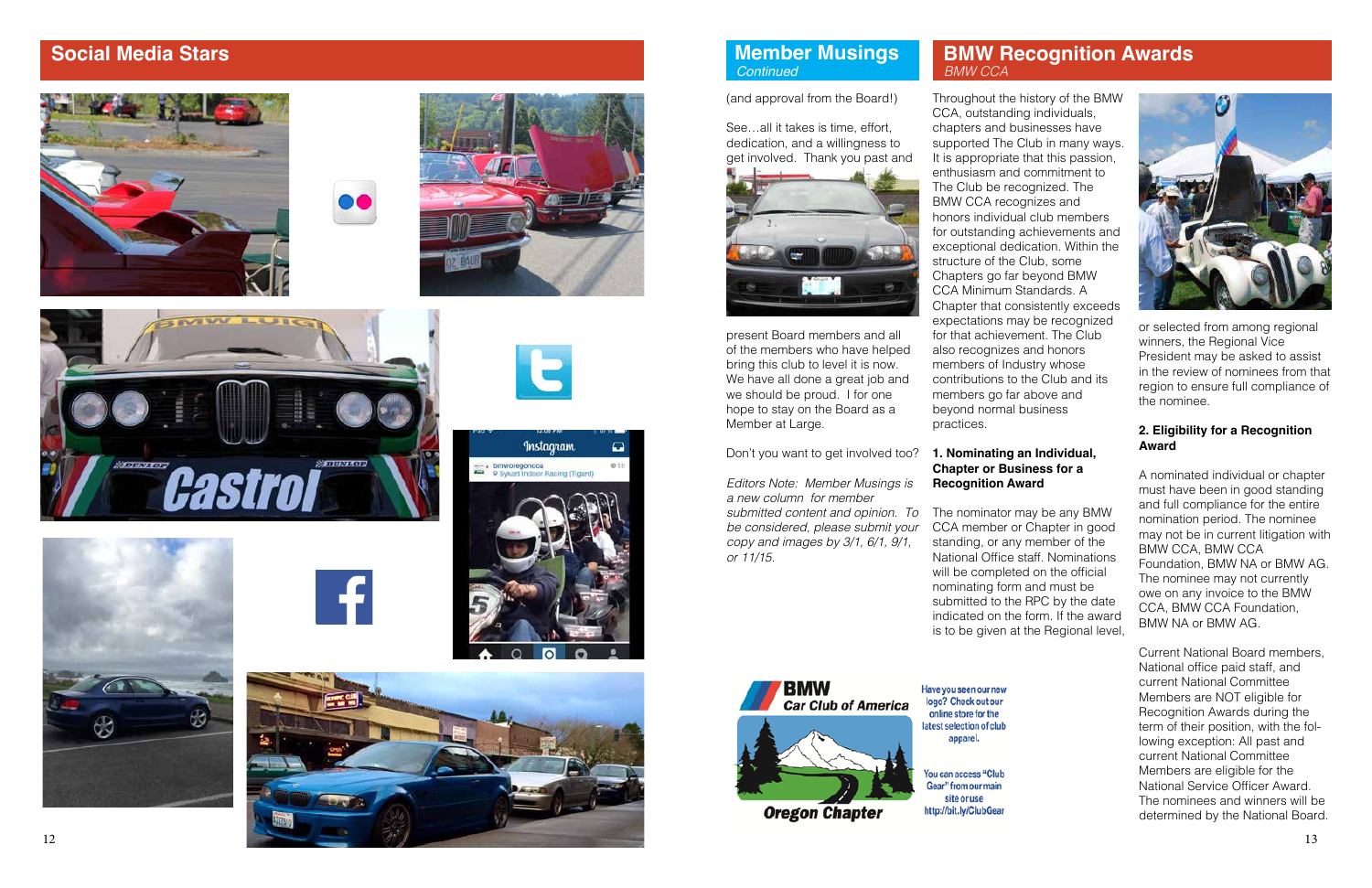#### **Commercial Advertising**

Under the Hood is a quarterly pub lication with a distribution of over 700 members of the BMW CCA Oregon Chapter.

Commercial advertisers are re sponsible for supplying their own copy in digital form. For further details:

clubeditor@bmworegoncca.com.

| Rates:                    |       |
|---------------------------|-------|
| <b>Inside Front Color</b> | \$410 |
| <b>Inside Back Cover</b>  | \$310 |
| Page 1 (full-page)        | \$350 |
| Full Page                 | \$310 |
| 2/3 Page                  | \$250 |
| <b>Half Page</b>          | \$190 |
| Quarter Page              | \$115 |
| <b>Business Card Size</b> | \$75  |

Contact the editor for information on multi-issue discounts, Web, or email advertising at: clubeditor@bmworegoncca.com

#### **Classified Ads**

Classified advertising is a service provided free of charge to BMW CCA Oregon Chapter members.

Submitted ads will run for one issue. Ads must be submited by 3/1, 6/1, 9/1, and 11/15.

Items for sale must be the personal property of the member, and not connected with any commercial enterprise. See above for Com mercial Advertising rates.

The staff of Under the Hood reserves the right to edit all classi fied ads, is not responsible for any errors, and does not guarentee compliance with the regulations of the Federal Trade Commission,

To place an ad, please contact: Scott Welch, clubeditor@bmworegoncca.com



# FREUDE IST UNENDLICH SCHÖN.

hivestimes. Nur was see optical has two comparations are patient. We be SMAV haben Freudal. Note was as Fair<br>Servicen an alliers, was will tars, Ganz beconders danni, singspringe Autos zu bauen, denen man ansieht, will<br>Une



Der neue BMW M3.

## **BMW Recognition**  *Continued*

#### **3. Deadline for Nomination**

The qualifying period for each award will be the calendar year preceding the award (January 1 through December 31). Nomina tions may be submitted throughout the calendar year and must be received by January 31st 5:00pm EST of the year following the quali fication period.

The RPC Nomination Form can be found on the Recognition Page of the official BMW CCA website: www.bmwcca.org/recognition-pro gram.

## **Bookmarks**

**BMW CCA Oregon Chapter** - www.bmworegoncca.com **BMW CCA** - www.bmwcca.org **Bimmerfest** - www.bimmerfest.com **Bimmerforums** - www.bimmerforums.com **Bimmerpost** - www.bimmerpost.com **BMW Blog** - www.bmwblog.com **Bring a Trailer** - www.bringatrailer.com **Car Scoops** - www.carscoops.com **Daily Turismo** - www.dailyturismo.com **E21 Legion** - www.facebook.com/groups/E21Legion/ **Hemmings Daily** - blog.hemmings.com **Hooniverse** - www.hooniverse.com **Jalopnik** - www.jalopnik.com **M3Forum** - www.m3forum.net **PNWBB** - www.facebook.com/groups/160942340664271/ **PNWBMW** - www.facebook.com/groups/239249582885892/ **Top Gear** - www.topgear.com **The Truth About Cars** - www.thetruthaboutcars.com

This is a list of member submitted websites that focus on BMW's, new and classic vehicles, or motorsports in general. To submit your favorite bookmarks, please send the links to clubeditor@bmworegoncca.com .